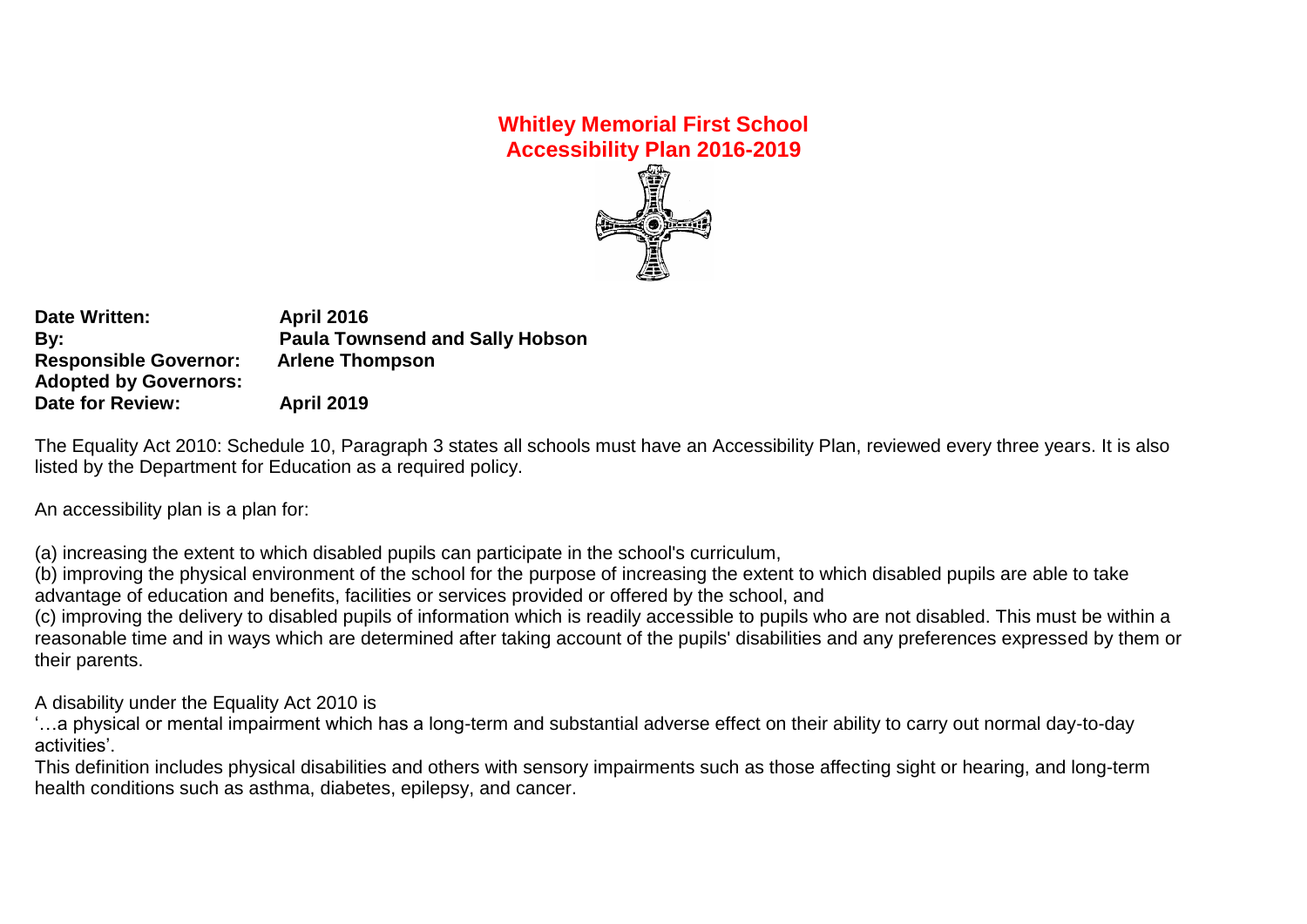#### **Vision and values**

At Whitley Memorial First School we are committed to providing a fully accessible environment and curriculum which values and includes all children. This will enable them to achieve their very best regardless of their education, physical, sensory, social, spiritual, emotional and cultural needs.

We aim to remove all barriers to ensure that every child can enjoy and fully participate in all aspects of school life and benefit from the full breadth and richness of the opportunities that we provide.

We recognise the individual needs of all students and aim to maximise everyone's potential. All staff share these responsibilities and we have a member of the Senior Management Team with the responsibility for inclusion.

#### **Information**

We have on average 18% of pupils with special educational needs. Needs vary and can include difficulties such as speech and language, specific learning difficulties like dyslexia, motor coordination difficulties, ASD, hearing impairment, emotional and mental health difficulties and medical needs.

#### **Curriculum**

We expect that all pupils are provided with high quality learning experiences that lead to consistently high levels achievement. The following good practice is in place at Whitley Memorial First School:

- Quality first teaching and good SEN support from trained TAs
- $\Box$  Comprehensive tracking systems and data analysis
- Excellent procedures for the identification and support of pupils with Special Educational Needs
- Detailed pupil information given to all relevant staff in order to support pupils
- Regular home school liaison
- Differentiated curriculum to enable all pupils to feel secure and make good progress
- Teaching assistants are deployed effectively to support a range of needs e.g. speech and language, motor skills, English and Maths
- Special consideration for pupils taking part in tests e.g. adult readers provided, extra time if appropriate and granted by the LA.
- Strong links with outside agencies
- Teaching included a range of techniques to support different learning styles.
- All pupils are encouraged to take part in the full curriculum.
- Staff consider the needs of disabled pupils when planning educational visits and check accessibility of all venues.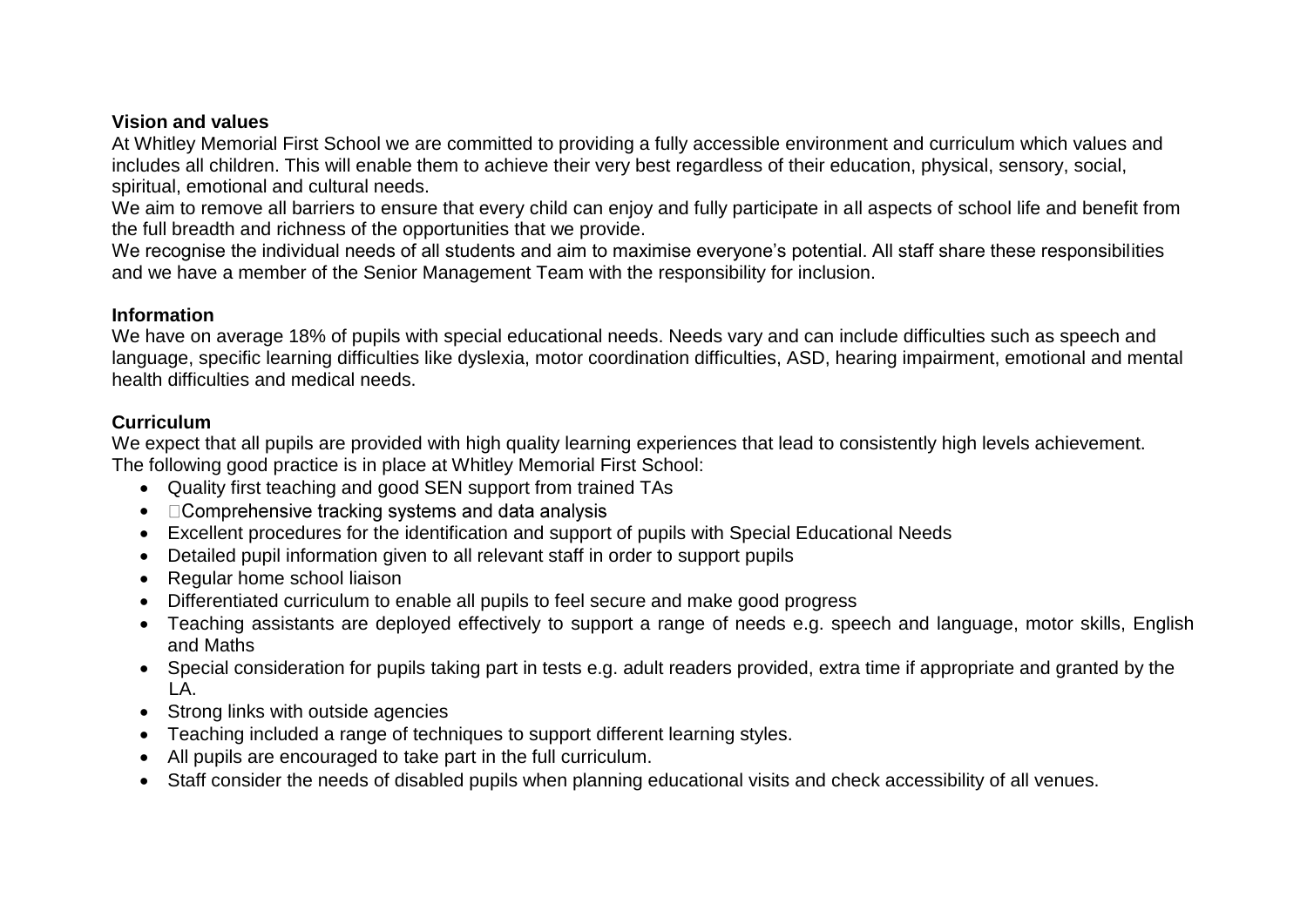#### **Physical Environment:**

Whitley Memorial benefits from a large site with playing fields with an adventure play area. In 2014 significant work took place and the Nursery was enlarged and combined with a neighbouring classroom to create a new EYFS unit. The two reception classes moved into the unit and Early Years provision has improved greatly. In 2015 a new entrance was created at the front of the building and this enabled the play area at the back of the EYFS unit to be enlarged. A new Head Teacher's office, disabled toilet, store and meeting room were also created internally. All areas are accessible to wheelchair access.

The following good practice is in place at Whitley Memorial School:

- Emergency and evacuation procedures are accessible to all at present. Alarms are auditory and assembly points are on the playgrounds. We will review the need for a visual alarm if the need arises.
- Personal evacuation plans are in place for identified children with disability needs.
- Furniture and equipment are selected as standard, age related as appropriate.
- Consideration is given to the appropriate colour schemes when refurbishing to benefit pupils with visual impairments.
- Installation of window blinds in all rooms.
- Regular evaluation of the school site for accessibility by the SLT and governors responsible for finance and premises

### **Information**:

The school makes good use of the skills of external agencies to support pupils and their families with specific needs. Where necessary, meetings are arranged to ensure that they have access to information to enable the pupil to participate fully in the life of the school.

The following good practice is in place at Whitley Memorial First School:

- Translators are bought in when required to ensure that all parents have good access to information.
- A mobile texting service is provided to support good communication between home and school.
- Information for pupils in school is given in various formats when necessary including the use of simplified language and diagrams, ICT and oral reinforcement.
- Teachers are available at the end of the day to talk to parents if required.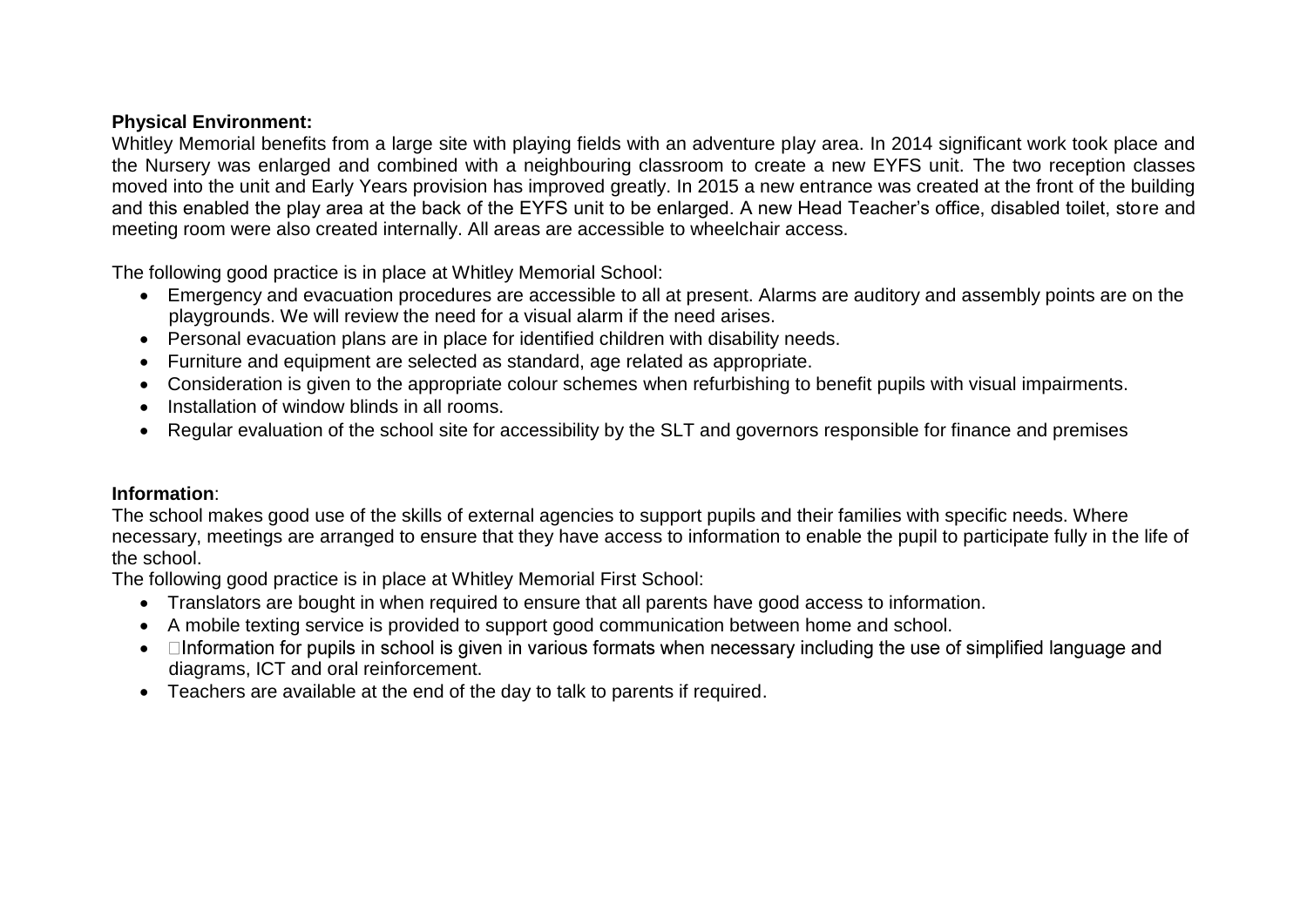#### **Management and Implementation**:

We share a whole school approach to meeting the requirements outlined in our accessibility plan and review progress on an annual basis with reference to the outcomes identified. The review forms part of our school development planning process and is reviewed when pupils with additional specific needs enrol at our school. The evidence used to aid reviews of the plan will include:

- $\bullet$  **GSEN** register
- Monitoring feedback re the provision for the children
- Data tracking
- Attendance data
- **Deprovision Maps/ statement reviews**
- External agency reports and input
- Government and LA policies and initiatives
- Building inspection reports

# **THIS PLAN IS AVAILABLE IN LARGE PRINT ON REQUEST**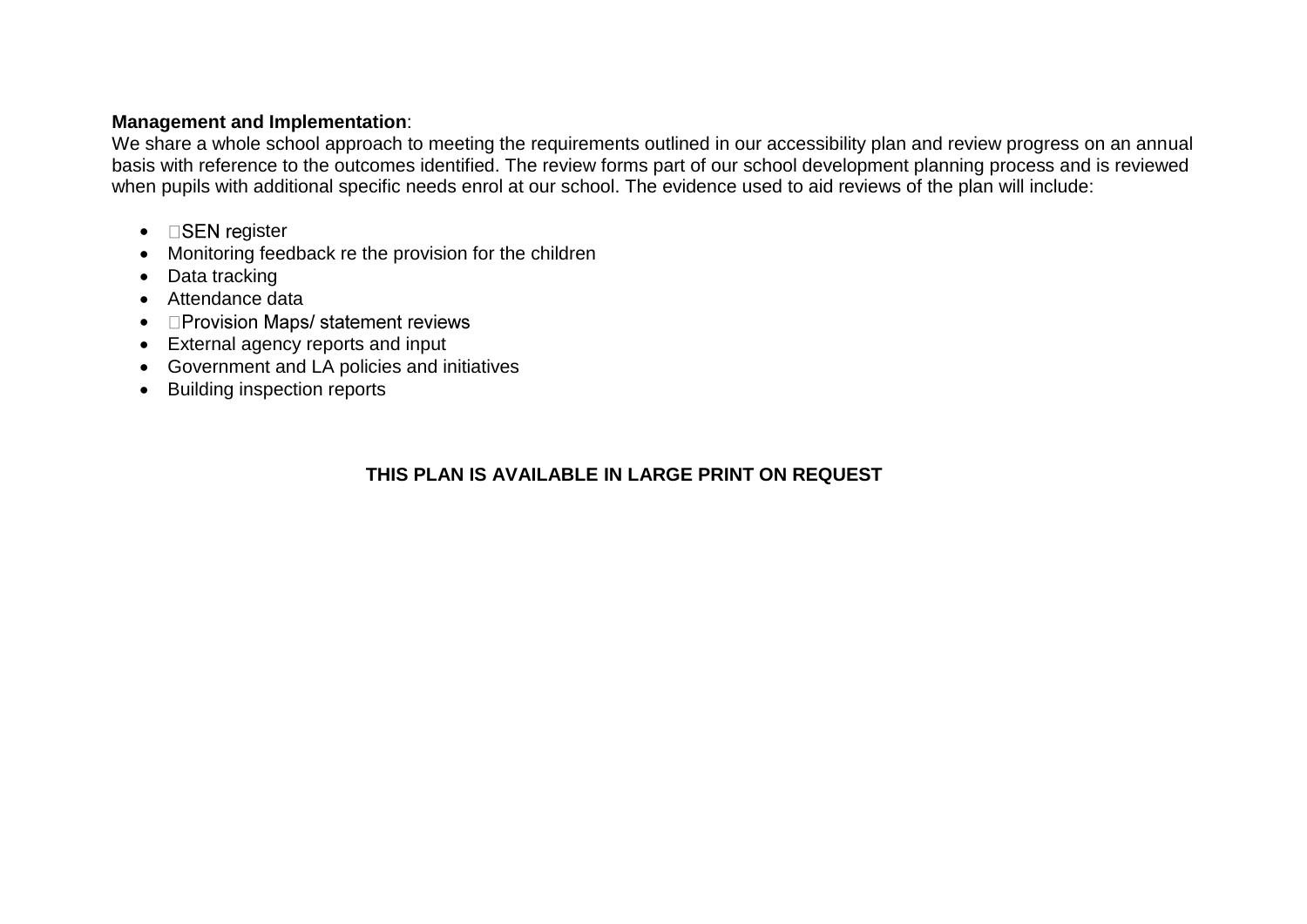# **Whitley Memorial First School Accessibility Plan 2016-2019**

#### **Curriculum**

| Priority                                                                                                                                                                 | Action(s) to be taken                                                                                                                                                    | <b>Timescales</b>                                                   | <b>Resources</b>                                                         | <b>Responsibility</b>                  | <b>Monitoring and</b><br>evaluation | Annual<br><b>Review</b> |
|--------------------------------------------------------------------------------------------------------------------------------------------------------------------------|--------------------------------------------------------------------------------------------------------------------------------------------------------------------------|---------------------------------------------------------------------|--------------------------------------------------------------------------|----------------------------------------|-------------------------------------|-------------------------|
| Improve communication and language<br>outcomes by the end of EYFS to remove<br>barriers to the curriculum for children with<br>Speech, language and communication needs. | Deliver speech and<br>language programmes to<br>identified children<br>Set up Early Talk Boost and                                                                       | April 2016-<br>daily                                                | PP and EYPP<br>funding                                                   | <b>EYFS</b> leader<br>SENDCO           | <b>SEND Governor</b>                |                         |
|                                                                                                                                                                          | Talk Boost groups in EYFS<br>unit                                                                                                                                        | Spring 16                                                           |                                                                          |                                        |                                     |                         |
| Ensure that the newly introduced curriculum<br>model is enabling SEND pupils to make good<br>or better progress in all classes.                                          | Monitor and evaluate the<br>impact of<br>teaching/curriculum on<br>SEND pupils' progress.<br>Book scrutiny and pupil<br>interviews                                       | April 2016 on<br>going                                              | School budget<br>11/2 day release<br>per week<br>SENDCO                  | <b>HT</b>                              | <b>SEND Governor</b>                |                         |
| Continue use of Target Tracker to capture a<br>more precise picture of the attainment and<br>progress of SEND pupils working below the<br>expected level                 | <b>Ensure Target Tracker</b><br>captures small steps of<br>progress and gives<br>leadership a clear picture of<br>the achievement of SEND<br>pupils.                     | Half termly pupil<br>progress<br>meetings<br>April 2016 on<br>going | <b>Budget</b><br>allocation for<br><b>Target Tracker</b><br>and training | <b>HT</b><br>SENDCO                    | <b>SEND Governor</b>                |                         |
| Adapt the curriculum to meet specific pupils'<br><b>SEND</b>                                                                                                             | Annual curriculum review<br>to identify and address the<br>needs of the current SEND<br>pupils                                                                           | September 2016<br>and annually<br>thereafter                        |                                                                          | SENDCO                                 | HT<br><b>SEND Governor</b>          |                         |
| Further develop the use of ICT to support all<br>pupil needs                                                                                                             | Ensure ICT equipment,<br>hardware and software is<br>suitable to support pupils<br>needs<br>Refer to LA Computing<br>consultants for advice<br>Update Apps on SEND Ipads | April 2016                                                          | Apps for Ipads                                                           | Computing<br>coordinator and<br>SENDCo |                                     |                         |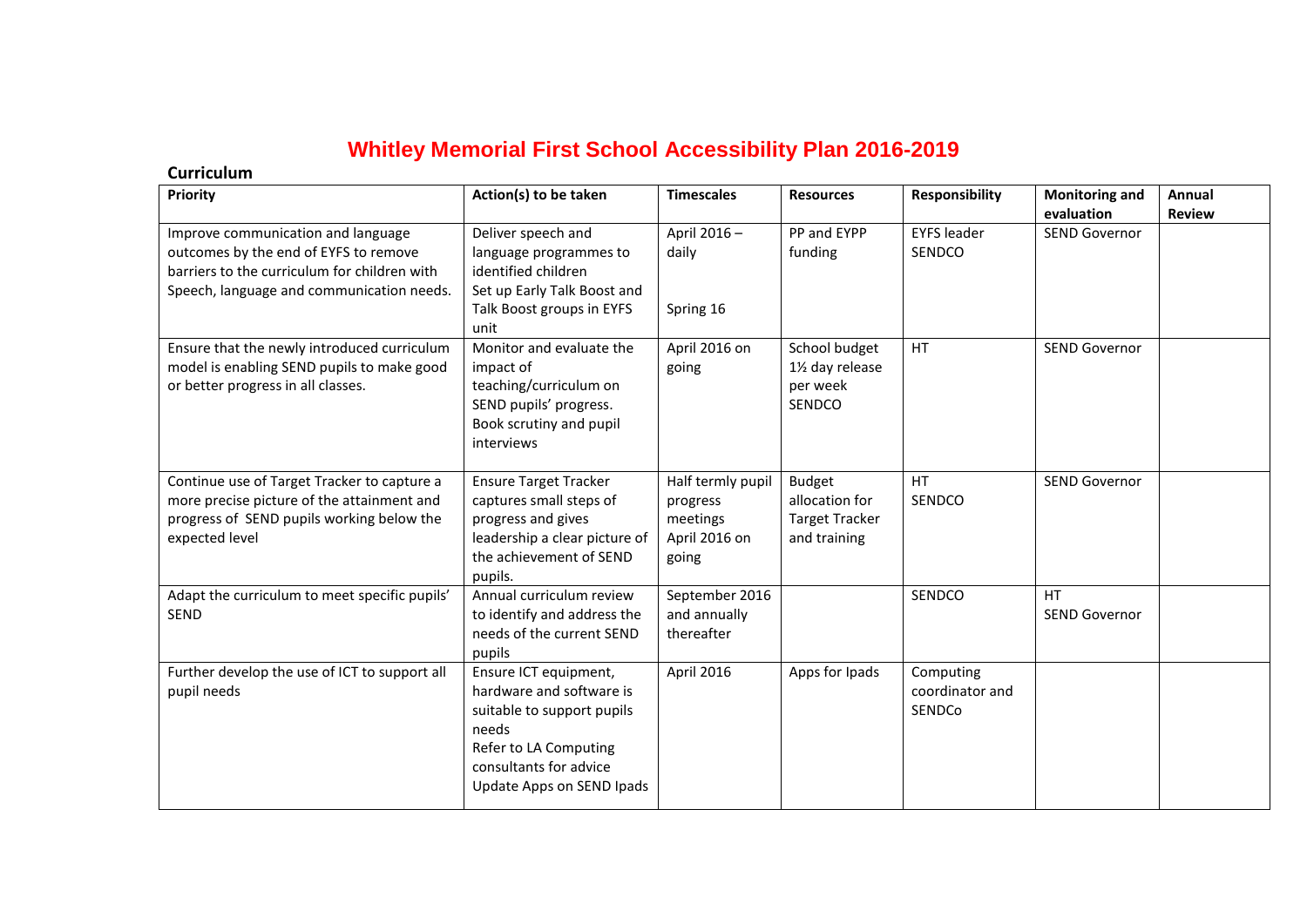| Pupils with hearing loss or visual impairment<br>fully participate in the school curriculum | Liase with sensory support<br>service.<br>Implement agreed action<br>plans<br>Change classroom layout<br>If necessary        | April 2016 | Class teacher<br>SENDCo      |  |
|---------------------------------------------------------------------------------------------|------------------------------------------------------------------------------------------------------------------------------|------------|------------------------------|--|
| Children with known SEND are identified<br>before starting school                           | Early intervention to<br>improve liason with<br>Pre-school settings.<br>Establish and build links<br>with the health visitor | April 2016 | SENDCo<br><b>EYFS leader</b> |  |

# **Physical Environment**

| <b>Priority</b>                                                                                            | Action(s) to be taken                                                                                                                                                                                                                                                                                        | <b>Timescales</b>                    | <b>Resources</b>         | <b>Responsibility</b>                 | <b>Monitoring and</b><br>evaluation  | Annual<br><b>Review</b> |
|------------------------------------------------------------------------------------------------------------|--------------------------------------------------------------------------------------------------------------------------------------------------------------------------------------------------------------------------------------------------------------------------------------------------------------|--------------------------------------|--------------------------|---------------------------------------|--------------------------------------|-------------------------|
| Provide a suitable car parking bay for<br>Disabled Visitors (Marked out)                                   | Markings in car park                                                                                                                                                                                                                                                                                         | Summer 2016                          | Paint for<br>repainting. | <b>HT</b>                             | Governors                            |                         |
| Address maintenance issues relating to<br>accessibility. (eg routine corridor check for<br>impeded access) | Termly check reported to<br>H&S governor                                                                                                                                                                                                                                                                     | From<br>September<br>2016            |                          | <b>HT</b><br>Caretaker                | H&S Governor<br><b>SEND Governor</b> |                         |
| Evaluate user experience.                                                                                  | Invite wheelchair user with<br>MPs to navigate school and<br>provide feedback to inform<br>accessibility arrangements.<br>Identify users with other<br>types of physical needs and<br>repeat, raising awareness of<br>SEND and supporting pupils<br>to take responsibility for<br>improving the environment. | From<br>September<br>2016 - annually |                          | <b>DHT</b><br><b>H&amp;S Governor</b> | Governing Body                       |                         |